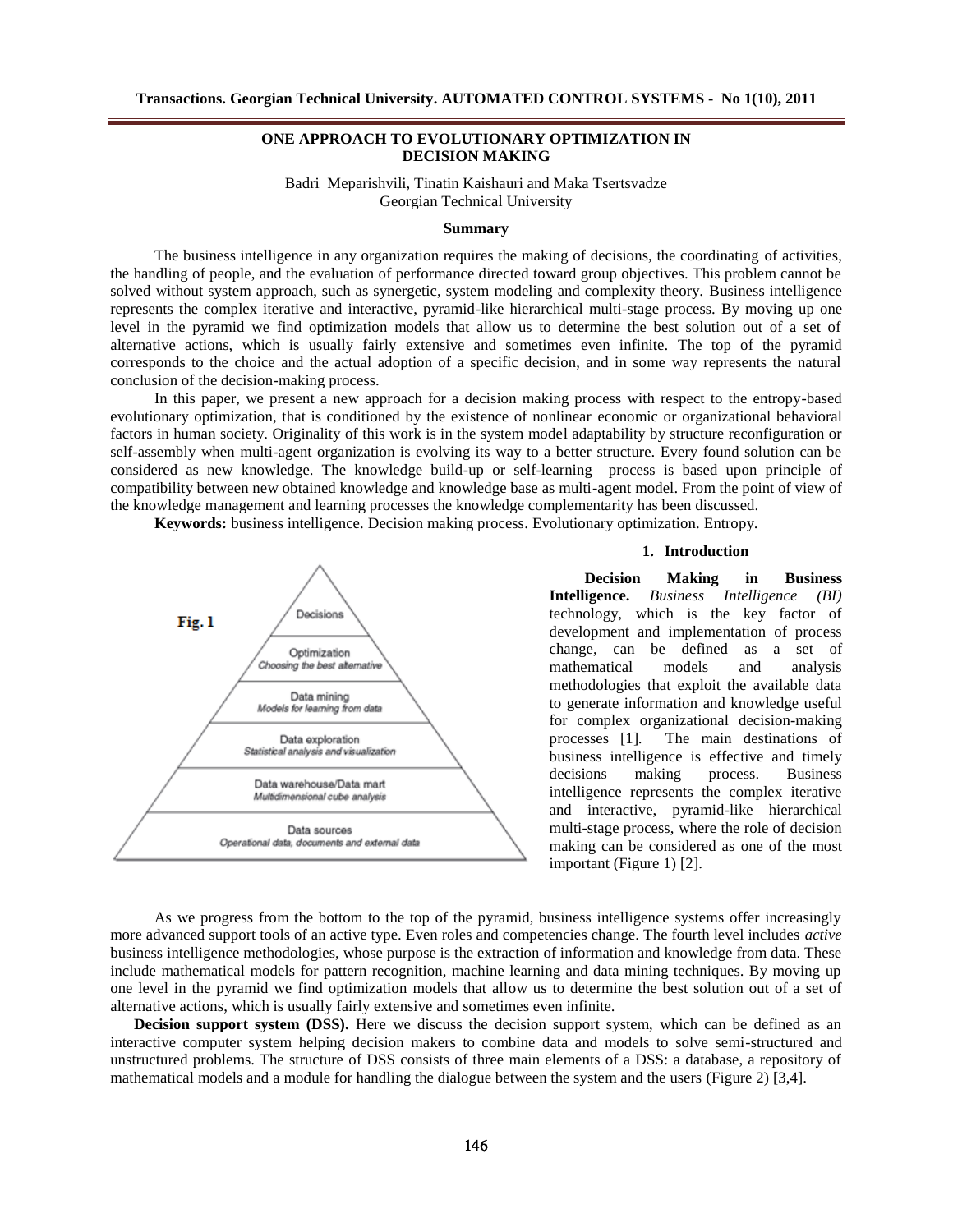

Research on knowledge-based decision-making processes has received increasing attention in the literature during the last decade, reflecting the increasing relevance and importance of computer simulation modeling in business practice.

### **2. Entropy Based Evolutionary Approach To Simulation Modeling**

**Multi-Agent Modeling and Simulation (MAMS) Approach.** In this section, we will point out that multi-agent models can be seen as an alternative view on modeling areas. Multi-Agent Systems, also called Swarms of Agents or Societies of Agents, are systems capable of achieving their goals through the interaction of constituent agents. Probably the most important design issue of a multi-agent approach is

the modeling of the agents. In the simulation, different agents are used to capture the heterogeneity of restructured environment. An agent is thus a software representation of a decision-making unit. Agents are self-directed objects with specific traits. The agents are specialized and perform diverse tasks using their own decision rules (Figure 3) [5].

Multi-Agent Modeling and Simulation (MAMS) is a new modeling paradigm and is one of the most exciting practical developments in modeling since the invention of Artificial Adaptive Agents models based on Artificial Intelligence methods [6,7]. The MAMS system provides the ability to the complex relations between Intelligent Agents, which generally are computer programs that are capable of accomplishing their goals under conditions of uncertainty through the interaction with other intelligent agents. The most common applications of MAMS and currently employ learning methods such



as Support Vector Machines, Bayesian approaches, Logistic Regression, Artificial Neural Network, Fuzzy Logic and Genetic Algorithms, Expert Systems and Intelligent agents, Ant colony and Particle Swarm Optimization. They are often used in combination with each other.

**New vision of entropy.** All the system use relate to groups of related entities. Any change or evolution of the system can be described as a transition from one state to another one, which is closely related with the changing of entropy. In thermodynamics, entropy is often associated with the amount of order, disorder, and/or chaos in a thermodynamic system. A property frequently used to characterize self-organization is an increase or decrease of order (disorder) which intuitive notion is to identify it with the entropy. We can imagine disorder as disoriented agent behavioral vectors. To highlight the fact that order and disorder are commonly understood to be measured in terms of entropy, below are current science encyclopedia and science dictionary definitions of entropy as a measure of disorder in the universe or of the availability of the energy in a system to do work [8].

In large scale systems appears to contradict the second law of thermodynamics. This paradox has been explained in terms of a coupling between two cases of dynamics: *chaos* (from Greek chaos = the disordered) or selforganized criticality, where random processes greatly increase entropy, and *cosmos* (from Greek kosmos = the ordered) or creation, when self-organization vs. entropy, i.e. it takes place the reduction of entropy. *One well-known example of chaotic case or self-organized criticality is the experiences in the sandbox (the Bak-Tang-Wiesenfeld sandpile model)* [9].

The "disorder" and hence the entropy associated with the number of system states as the degree of freedom. On the other hand, we can distinguish also two modes of the dynamics: epistemological i.e. on the same level (because of cluster entropy minimization) and hierarchic (through the evolutionary processing, when the overall system complexity, hence degree of freedom and entropy increase). Any action in characterized by changes (increasing or decreasing) of entropy. It has led to the development of a number of models using entropy, including Shannon information theory, synergetic, and complexity theory. In view of the aforesaid we introduced a new conception of entropy as an internal behavioral incompatibility (resistibility) or antagonism, certain contradiction between disoriented components behavioral vectors [10]. In the given context, the building a model and its optimization is possible by criterion of the entropy minimization. With the viewpoint of optimization it may be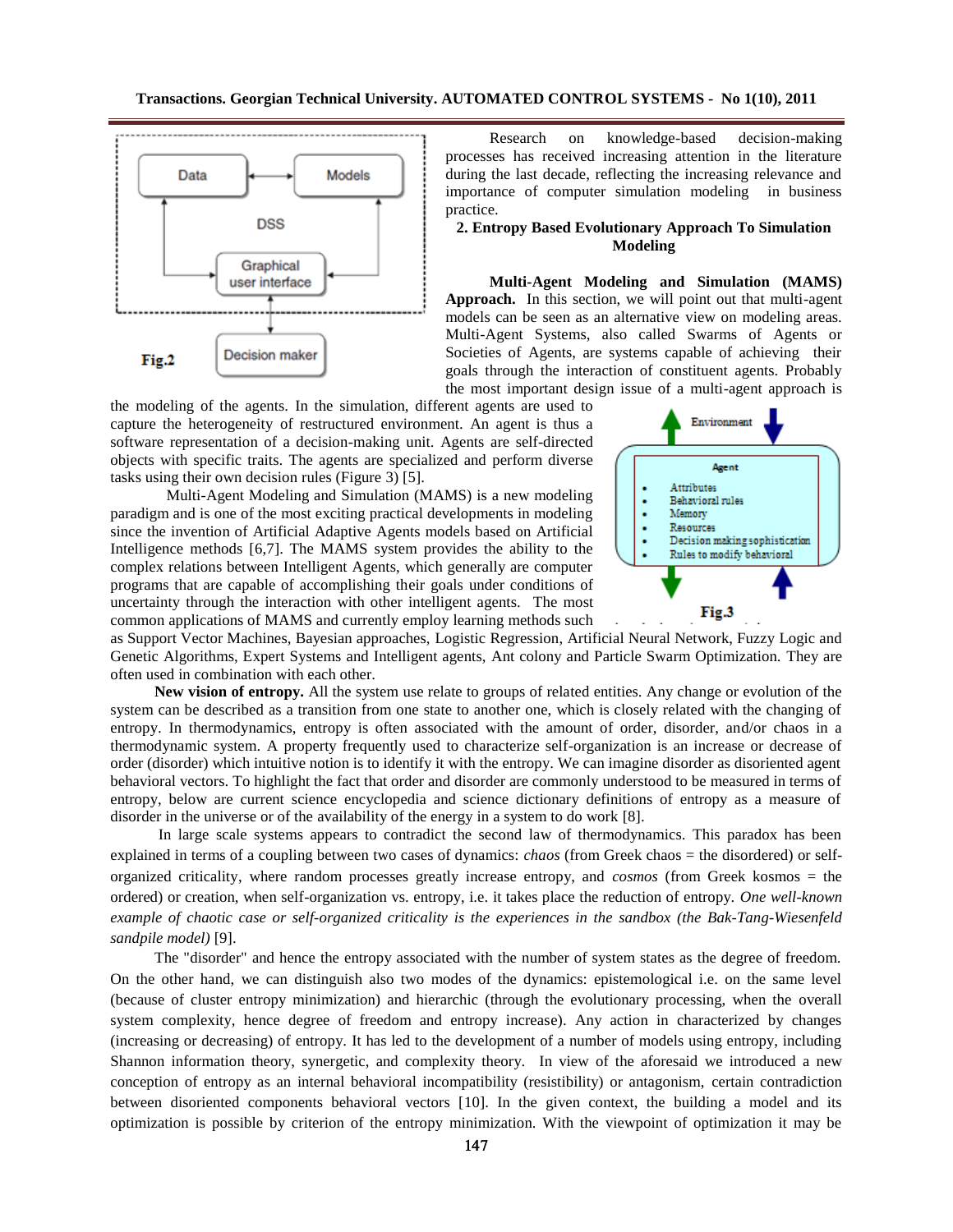convenient to use heuristic algorithms of synergetic graph reconfiguration for the purpose of the entropy minimization. The state of system is conditioned by behavioral vectors of components, which is defined from synergetic connections of every agent.

**Synergetic Graph Modeling and Optimization.** In this paper, we present a new concept for a formal description of the complexity with respect to the viewpoint of modeling. Particularity of this work is the description of the modeling areas in a form of the synergetic graph, where an agent is represented as the node of graph. Agents interact (communicate, coordinate, negotiate) with each other, and with their environment. We introduced a new conception of entropy as an internal behavioral incompatibility (resistibility) or antagonism between disoriented agents behavioral vectors. In the given context, the criterion of system state is associated with the idea of fitnessfunction.

As a result of interactions there takes place the merging of agents, creation of a new ensemble (or cluster) that consists of synergetic-entropic union. Every interaction between any clusters recursively form the new entity, the new united cluster, which has mutually modified or provoked redistribution of synergy-entropy, its balance and fitness. Creation occurs when entropy converts into synergy and vice versa, when breaking up synergy converts into entropy]. Entropy-based Optimization (EO) approach, as an evolutionary method, creates an multi agent-based synergetic model, which is populated with thousands of agents each with their own technical trading rule [11]. After every iteration the models configuration evolves through of entropy gradient, i.e. synergetic models structure is transforming from one configuration in others. The main principle and originality of this approach consist in synergetic model evolution by the reconfiguration step-by-step for its improvement without any genetic operation (crossover, mutation and inversion). Reconfigurable model can be compared with self-assembling which is a ubiquitous process in nature when disordered set of pre-existing components autonomously combine into more complex and ordered structures (akin to the supramolecular self-assembling processes or in the brain neural network). We have not yet defined what it means to optimize of the graph by reconfiguration. After randomly formation of initial model, thought the instrumentality of the synergetic connectivity recombination is used to generate new solutions by criterion of the current entire graph entropy minimization or fitness function (synergy) maximization.

Finally, every found decision (or solution) can be considered as new knowledge. The knowledge build-up or self-learning process (and the knowledge complementarity) is based upon principle of compatibility (synergy) between new obtained knowledge and knowledge base as multi-agent model.

## **2. Conclusion**

We conceptually discuss the Decision Support Systems and its taxonomy. We have also discussed the Evolutionary Algorithms as main tools for a decision making process. We introduced a new vision of multi-agent models as an alternative view on modeling areas, where an agent is a software representation of a decision-making unit. Any optimization action of the system can be described as a transition from one state to another one, which is closely related with the changing of entropy. We introduced also a new conception of entropy as an internal behavioral incompatibility (resistibility) or antagonism between disoriented components behavioral vectors. The state of system is conditioned by behavioral vectors of components, which, from one's part, is defined from inputoutput connections of every agent. Presented a new approach to evolutionary algorithms mimics the mechanism of complicated brain neural network and natural intelligence. The assembling a dynamic model of system and its optimization is possible by synergetic graph reconfiguration for the purpose of the entropy minimization. Entropybased Optimization algorithm, as distinct from genetic algorithms, doesn't require the randomized initial population and genetic operators. The models configuration evolves through of entropy gradient, i.e. systems structure is transforming from one configuration in others towards the global optimum.

#### **References:**

1. Markovic I., Pereira A.C. Towards a Formal Framework for Reuse in Business Process Modeling. In *Workshop on Advances in Semantics for Web services(semantics4ws), in conjunction with BPM '07*, Brisbane, Australia. 2007